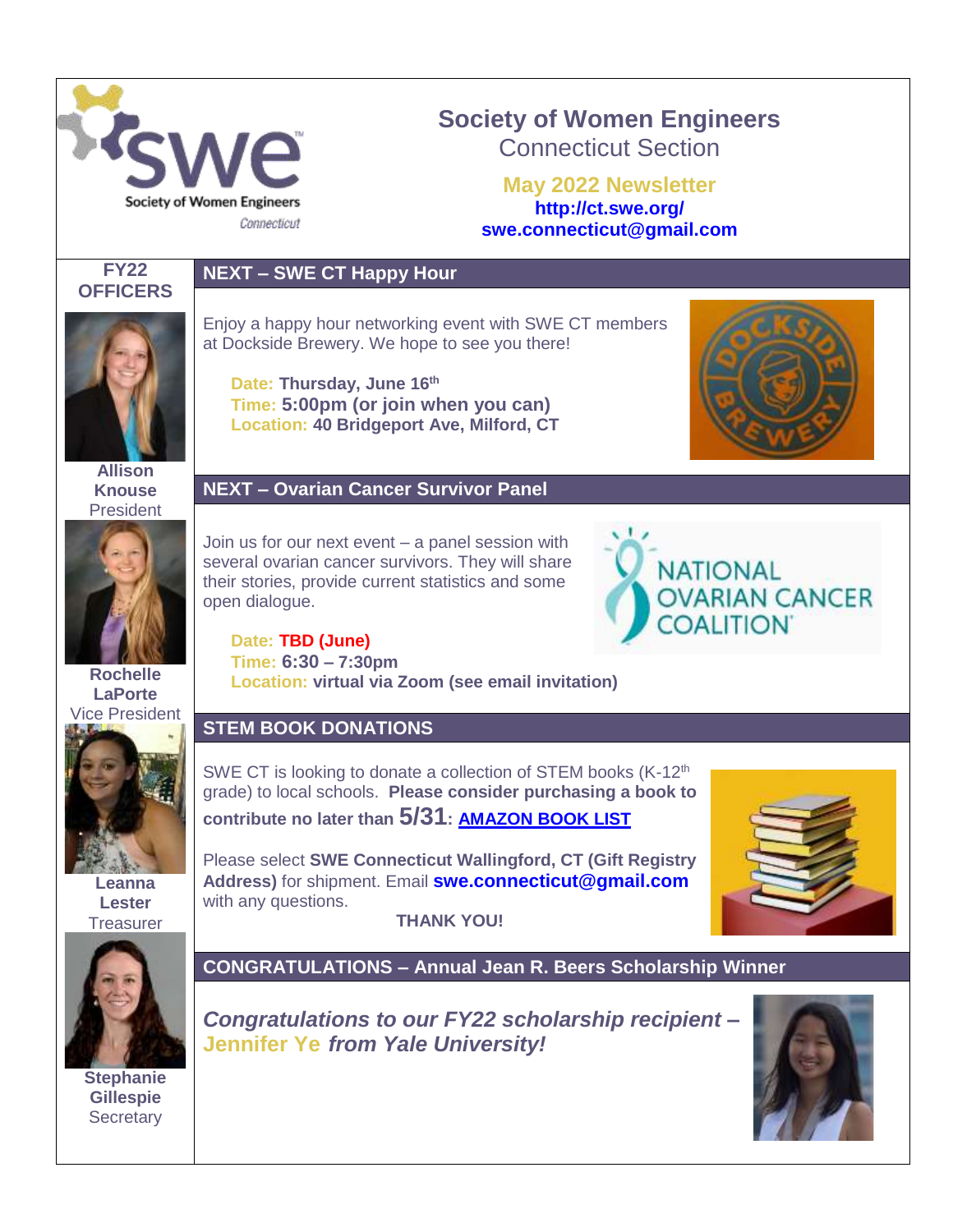## **EVENT RECAP – Thank you!**

#### **Thank you to our members for joining SWE CT at The Hops Company on April 21st .**





#### **ELECTIONS – FY23, SWE CT OFFICER VOTING**

**REMDINDER:** FY23 begins in July 2022. Thank you to those who submitted nominations. Please be on the lookout for a separate email to officially cast your votes!

### **RENEW YOUR MEMBERSHIP – Early-Bird Special for FY23**

**FY23 begins on July 1, 2022 – It's never too early to renew your SWE CT membership! Early-Bird Special through June 30th, 2022 (\$5 discount off your annual dues….used promocode EBIRD or EBIRDFY23**

Being a SWE member provide access to benefits such as professional development resources, leadership opportunities, and reduced rates to SWE conferences. Being a paid member of SWE provides a huge benefit to our Section, regardless if you'd like to take an active role in the Section.

Join or renew **[here](http://societyofwomenengineers.swe.org/membership)**! Check our new website at **<http://ct.swe.org/>**

### **SUPPORT – Company Donation Matching**

SWE CT is in the process of creating an endowment for our Annual Jean R. Beers scholarship and is actively seeking monetary support to establish this fund.

We are seeking your help!....Did you know that many Engineering companies provide **donation matching** based on monetary contributions or volunteer hours? Please consider including SWE CT in your annual giving plan.